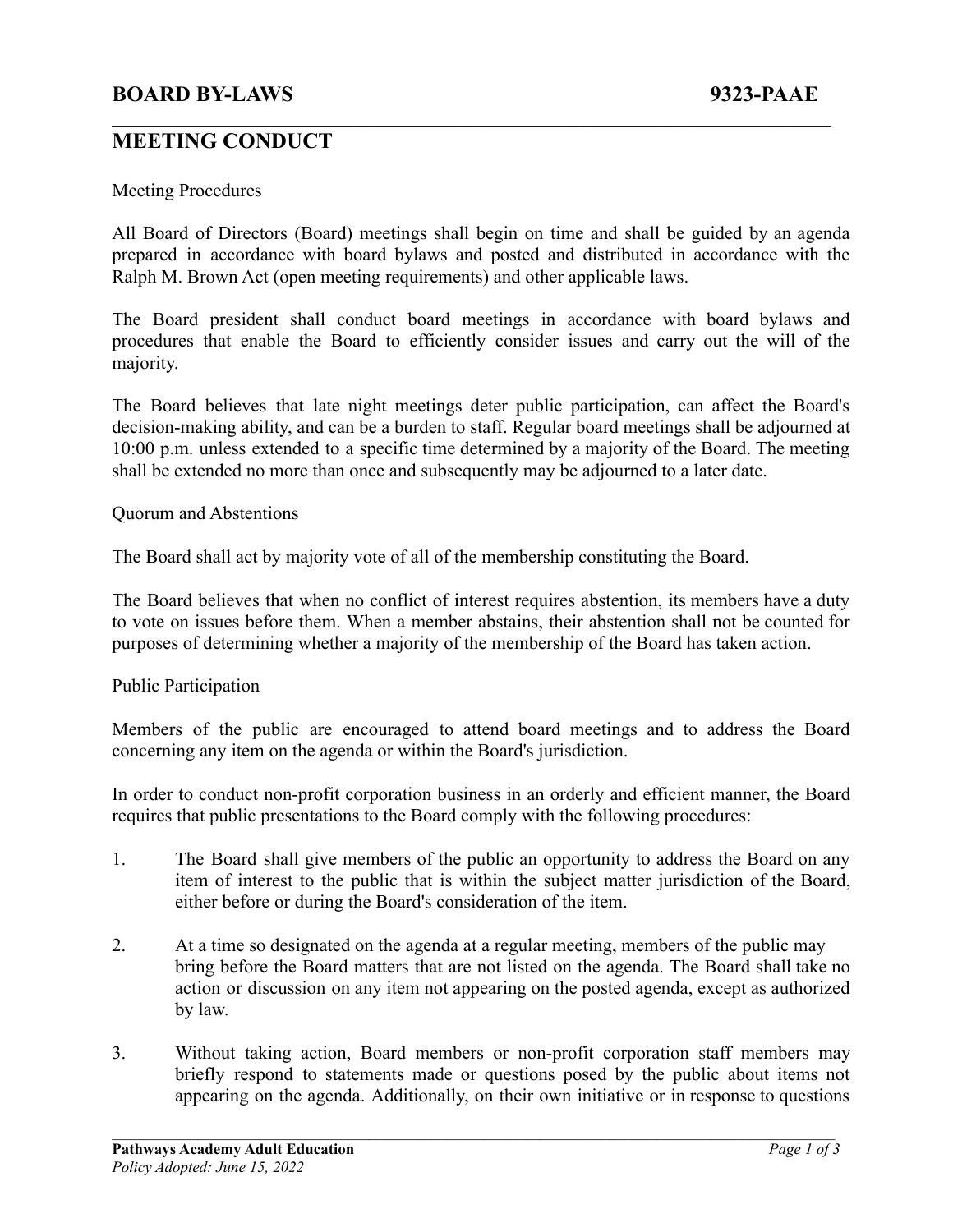## **BOARD BY-LAWS 9323-PAAE**

## **MEETING CONDUCT**

posed by the public, a Board or staff member may ask a question for clarification, make a brief announcement, or make a brief report on their own activities.

 $\mathcal{L}_\mathcal{L} = \{ \mathcal{L}_\mathcal{L} = \{ \mathcal{L}_\mathcal{L} = \{ \mathcal{L}_\mathcal{L} = \{ \mathcal{L}_\mathcal{L} = \{ \mathcal{L}_\mathcal{L} = \{ \mathcal{L}_\mathcal{L} = \{ \mathcal{L}_\mathcal{L} = \{ \mathcal{L}_\mathcal{L} = \{ \mathcal{L}_\mathcal{L} = \{ \mathcal{L}_\mathcal{L} = \{ \mathcal{L}_\mathcal{L} = \{ \mathcal{L}_\mathcal{L} = \{ \mathcal{L}_\mathcal{L} = \{ \mathcal{L}_\mathcal{$ 

Furthermore, the Board or a Board member may provide a reference to staff or other resources for factual information, ask staff to report back to the Board at a subsequent meeting concerning any matter, or take action directing staff to place a matter of business on a future agenda.

- 4. The Board need not allow the public to speak on any item that has already been considered by a committee composed exclusively of board members at a public meeting where the public had the opportunity to address the committee on that item. However, if the Board determines that the item has been substantially changed since the committee heard the item, the Board shall provide an opportunity for the public to speak.
- 5. A person wishing to be heard by the Board shall first be recognized by the president and shall then proceed to comment as briefly as the subject permits.

Individual speakers shall be allowed three minutes to address the Board on each agenda or non-agenda item. The Board shall limit the total time for public input on each item to 20 minutes. The Board president may increase or decrease the time allowed for public presentation, depending on the topic and the number of persons wishing to be heard. The president may take a poll of speakers for or against a particular issue and may ask that additional persons speak only if they have something new to add.

In order to ensure that non-English speakers receive the same opportunity to directly address the Board, any member of the public who utilizes a translator shall be provided at least twice the allotted time to address the Board, unless simultaneous translation equipment is used to allow the Board to hear the translated public testimony simultaneously.

6. The Board president may rule on the appropriateness of a topic, subject to the following conditions:

a. If a topic would be suitably addressed at a later time, the Board president may indicate the time and place when it should be presented.

b. The Board shall not prohibit public criticism of its policies, procedures, programs, services, acts, or omissions.

c. The Board shall not prohibit public criticism of non-profit corporation employees. However, whenever a member of the public initiates specific complaints or charges against an individual employee, the Board president shall inform the complainant of the

 $\mathcal{L}_\mathcal{L} = \{ \mathcal{L}_\mathcal{L} = \{ \mathcal{L}_\mathcal{L} = \{ \mathcal{L}_\mathcal{L} = \{ \mathcal{L}_\mathcal{L} = \{ \mathcal{L}_\mathcal{L} = \{ \mathcal{L}_\mathcal{L} = \{ \mathcal{L}_\mathcal{L} = \{ \mathcal{L}_\mathcal{L} = \{ \mathcal{L}_\mathcal{L} = \{ \mathcal{L}_\mathcal{L} = \{ \mathcal{L}_\mathcal{L} = \{ \mathcal{L}_\mathcal{L} = \{ \mathcal{L}_\mathcal{L} = \{ \mathcal{L}_\mathcal{$